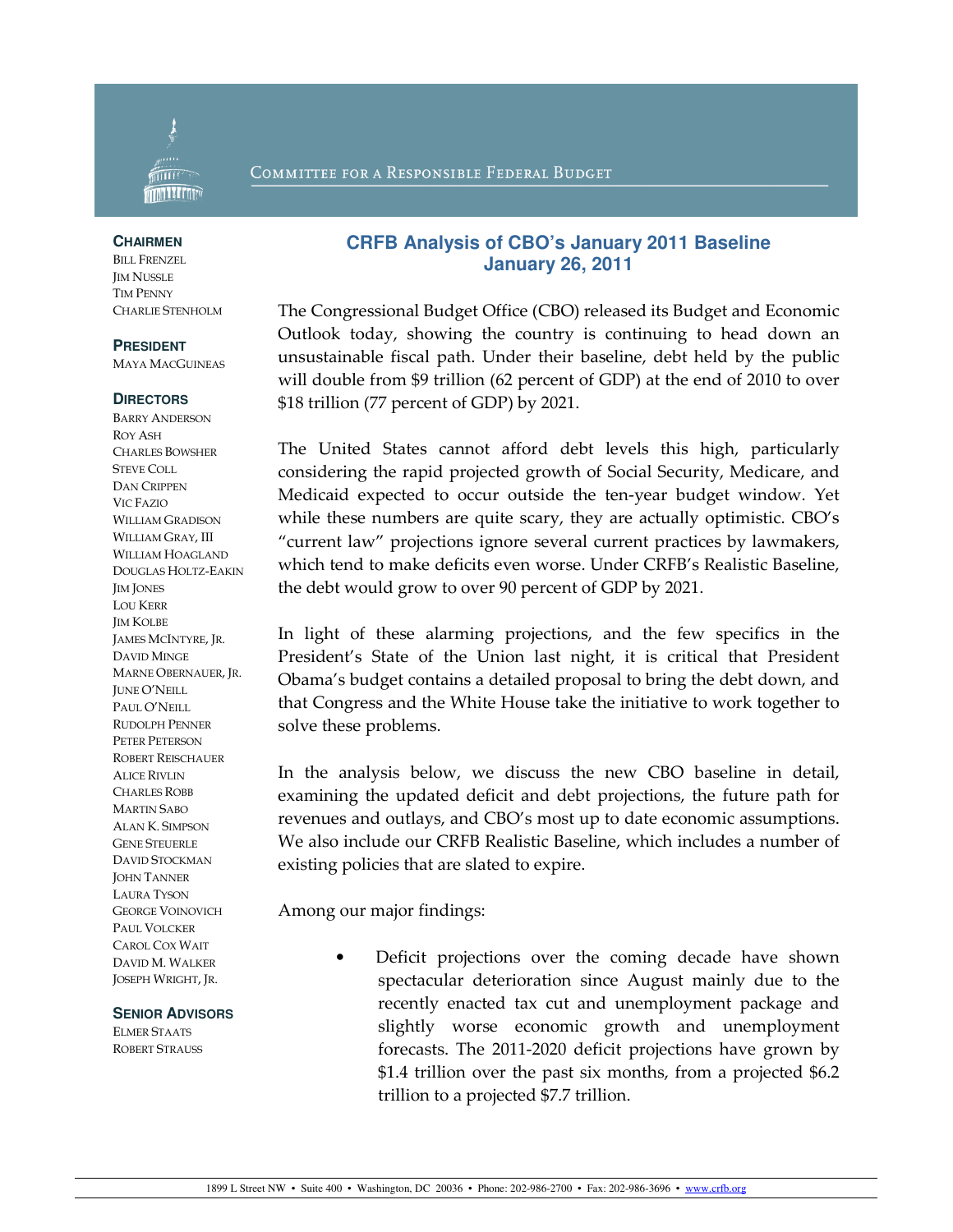- Already at near-record levels, debt is projected to grow significantly over the next decade, reaching 77 percent of GDP under current law, and 92 percent of GDP if a number of current policies are continued. Such levels are likely to put America's credit rating at risk, and could lead to an economic crisis within the next few years.
- Under current law, spending will hover between 23 and 24 percent of GDP over the next decade, well above the historical average of about 21 percent.
- Under CBO's current law baseline, interest payments will rise from 1.5 percent of GDP this year to 3.3 percent of GDP by 2021 – tying a post-war record.

# **Deficits and Debt**

CBO projects the deficit to rise from \$1.3 trillion (8.9 percent of GDP) last year, to \$1.5 trillion (9.8 percent of GDP) in FY2011, and fall back to \$1.1 trillion (7.0 percent of GDP) in FY2012. After this year, the deficit will decline for a few years before stabilizing around \$600 billion for another few years as increased revenues and reduced countercyclical spending from economic recovery measures, along with the expiration of the 2001/2003 tax cuts (extended through 2012 last year), improve deficits.

Toward the end of the decade, deficits will resume an upward path, climbing to \$763 billion (3.3 percent of GDP) in 2021. And beyond the ten-year window, we expect deficits to rise even further. Over the next decade, CBO projects deficits to total nearly \$7 trillion (averaging 3.6 percent of GDP).

These projections are much larger than those from August largely as a result of the \$858 billion tax cut package passed in December, which not only extended the 2001/2003 tax cuts for the next two years, but also extended unemployment benefits for a year, instituted a temporary payroll tax holiday, reduced the estate tax, and made other temporary extensions. While most of the costs of this bill occur in 2011 and 2012, we estimate the added debt increases annual interest payments by about \$50 billion a year.

|                      | <b>Actual</b><br>2010 | 2011    | 2012    | 2013  | 2014  | 2015  | 2016  | 2017  | 2018  | 2019  | 2020  | 2021  | Ten-<br>Year* |
|----------------------|-----------------------|---------|---------|-------|-------|-------|-------|-------|-------|-------|-------|-------|---------------|
| January 2011         |                       |         |         |       |       |       |       |       |       |       |       |       |               |
| <b>Billions</b>      | \$1,294               | \$1.480 | \$1,100 | \$704 | \$533 | \$551 | \$659 | \$617 | \$610 | \$696 | \$739 | \$763 | \$6,971       |
| % of<br><b>GDP</b>   | 8.9%                  | 9.8%    | 7.0%    | 4.3%  | 3.1%  | 3.0%  | 3.4%  | 3.1%  | 2.9%  | 3.2%  | 3.2%  | 3.2%  | 3.6%          |
| August 2010          |                       |         |         |       |       |       |       |       |       |       |       |       |               |
| <b>Billions</b>      | \$1,342               | \$1,066 | \$665   | \$525 | \$438 | \$507 | \$585 | \$579 | \$562 | \$634 | \$685 | n/a   | \$6,246       |
| $%$ of<br><b>GDP</b> | 9.1%                  | 7.0%    | 4.2%    | 3.1%  | 2.5%  | 2.7%  | 3.0%  | 2.8%  | 2.6%  | 2.9%  | 3.0%  | n/a   | 3.3%          |

**Fig. 1: Baseline Deficit Projections** 

\*Ten-year column reflects 2012-2021 for January baseline and 2011-2020 for August baseline.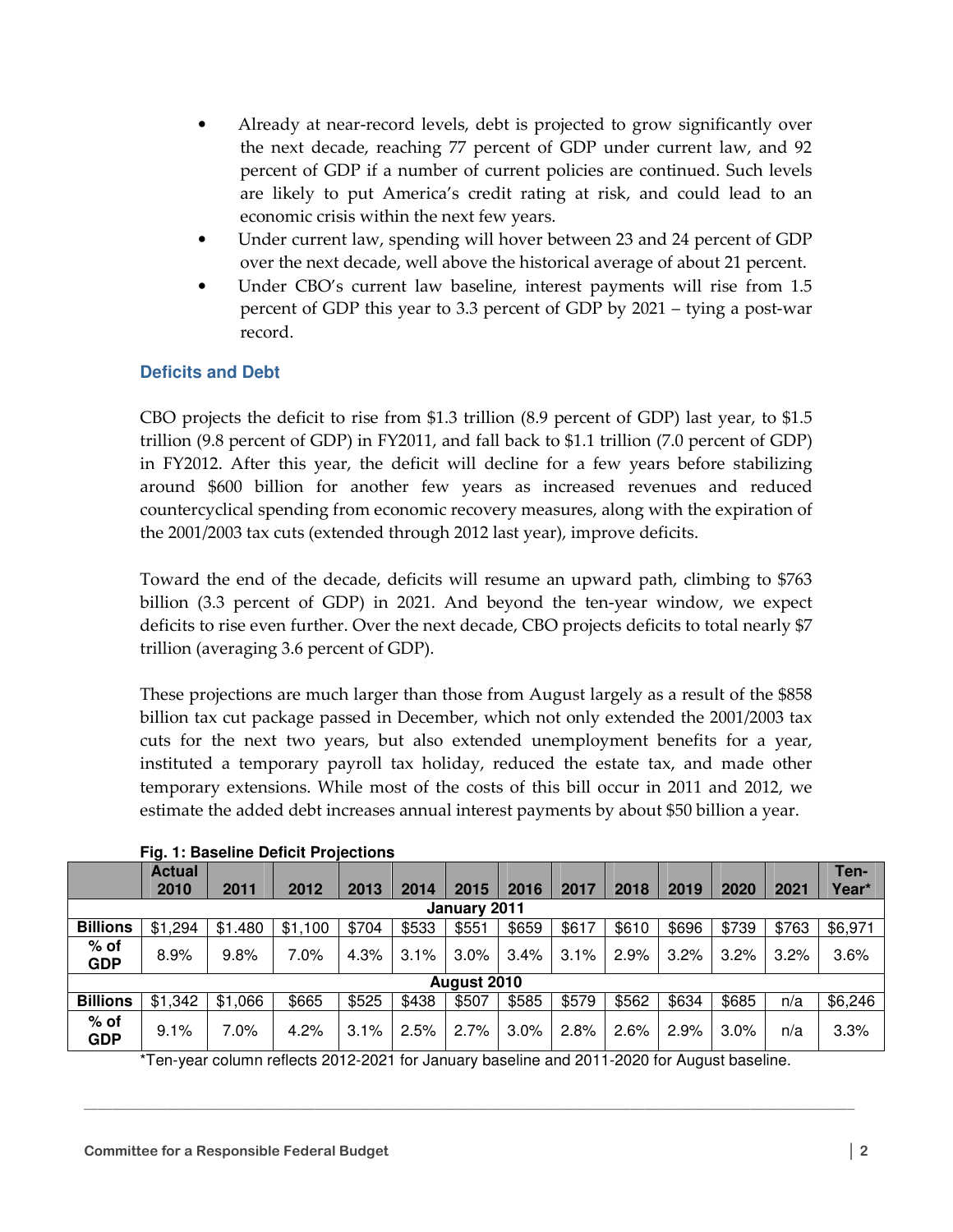In addition, updated projections of slower economic growth from 2012-2014 and higher unemployment have increased projected deficits over the 2011-2020 period by over \$570 billion. Deficit estimates over the 2011-2020 period are now over \$1.4 billion higher than projected in August.

Resulting from the relentless and burgeoning deficits from the past decade, debt held by the public has continued its upward climb. In 2010, debt held by the public reached over \$9 trillion (62 percent of GDP). The CBO estimates that deficits will push debt up to \$10.4 trillion (69 percent of GDP) at the end of this year, to \$11.6 trillion (74 percent of GDP) by 2012, and to over \$18 trillion (77 percent of GDP) by 2021. Using more realistic, current policy assumptions, the situation is far worse.

Note that these numbers are well above the internationally accepted threshold of debt at 60 percent of GDP, which is also the level that has been targeted by a number of outside groups concerned with the fiscal situation, including the Peterson-Pew Commission on Budget Reform.



**Fig. 2: Debt Held by the Public (Percent of GDP)** 

# **Revenues and Outlays**

Deficits result from divergent outlay and revenue levels, a trend that will continue unabated if we do not change course. Outlays in FY2011 are projected to be 24 percent of GDP, and remain between 23 and 24 percent over the next decade. Though that would be below last year's levels (25 percent of GDP), it is significantly greater than the historical average of around 21 percent.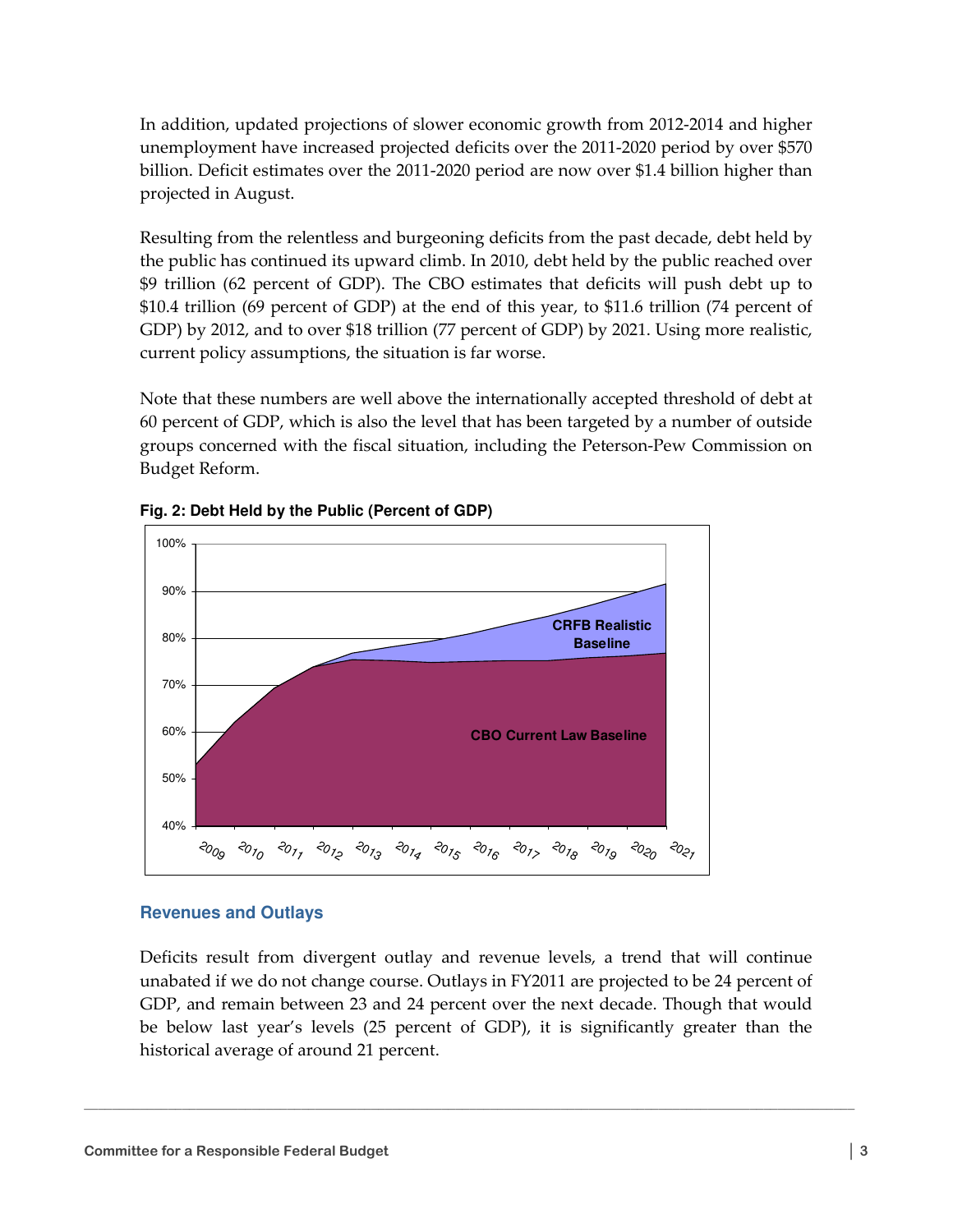Revenues, meanwhile, are projected to rise from a record low of 14.8 percent of GDP in 2011 to a record high of 20.8 percent of GDP in 2021. The low revenues this year are due to a combination of a still-weak economy and a variety of tax cut measures (such as a payroll tax holiday) designed to jumpstart economic growth. Revenue levels are projected to rise significantly as the economy recovers, the 2001/2003 tax cuts and AMT patches expire (as they are scheduled to do under current law), and real bracket creep leads to further revenue growth. Despite this high revenue level, though, even higher levels of spending will ensure that deficits persist.

|                                 |       |         |       |         |       |       |       | Five-   | Ten-  |  |  |  |
|---------------------------------|-------|---------|-------|---------|-------|-------|-------|---------|-------|--|--|--|
|                                 | 2010  | 2011    | 2012  | 2013    | 2014  | 2015  | 2016  | Year*   | Year* |  |  |  |
| <b>Baseline</b><br>January 2011 |       |         |       |         |       |       |       |         |       |  |  |  |
| <b>Revenues</b>                 | 14.9% | 14.8%   | 16.3% | 18.8%   | 19.9% | 20.1% | 20.0% | 19.1%   | 19.9% |  |  |  |
|                                 |       |         |       |         |       |       |       |         |       |  |  |  |
| <b>Outlays</b>                  | 23.8% | 24.7%   | 23.3% | 23.1%   | 23.0% | 23.1% | 23.5% | 23.2%   | 23.5% |  |  |  |
| Mandatory                       | 13.2% | 14.0%   | 13.0% | 12.8%   | 12.8% | 12.9% | 13.3% | 13.0%   | 13.3% |  |  |  |
| Discretionary                   | 9.3%  | $9.1\%$ | 8.6%  | 8.3%    | 8.0%  | 7.7%  | 7.4%  | $8.0\%$ | 7.4%  |  |  |  |
| Net Interest                    | 1.4%  | 1.5%    | 1.7%  | $2.0\%$ | 2.3%  | 2.5%  | 2.8%  | 2.3%    | 2.8%  |  |  |  |
| <b>Deficit</b>                  | 8.9%  | 9.8%    | 7.0%  | 4.3%    | 3.1%  | 3.0%  | 3.4%  | 4.1%    | 3.6%  |  |  |  |
| <b>August 2010 Baseline</b>     |       |         |       |         |       |       |       |         |       |  |  |  |
| <b>Revenues</b>                 | 14.6% | 17.5%   | 18.7% | 19.4%   | 20.1% | 20.1% | 20.4% | n/a     | 20.1% |  |  |  |
| Outlays                         | 23.8% | 24.5%   | 23.0% | 22.5%   | 22.5% | 22.8% | 23.4% | n/a     | 23.3% |  |  |  |
| <b>Deficit</b>                  | 9.1%  | 7.0%    | 4.2%  | 3.1%    | 2.5%  | 2.7%  | 3.0%  | n/a     | 3.3%  |  |  |  |

**Fig. 3: Revenues and Spending by Fiscal Year (Percent of GDP)** 

\* Ten-year column reflects 2012-2021 for January baseline and 2011-2020 for August baseline

## **Economic Projections**

CBO's economic assumptions play a vital role in their future budgetary projections since they influence spending and revenues in a numbers of ways.

CBO's latest projections show real GDP growth at 2.7 percent in 2011. This is higher than their August estimate of 2.1 percent. However, the economy in 2012 is expected to grow at a slower pace than CBO last projected. The better growth this year is due to the increased investment activity and the December tax deal. For much of the ten year window, though, growth is now expected to be slower.

Unemployment continues to fall under CBO's projections – which is welcome news. However, CBO's estimate has unemployment higher than their previous estimate. CBO projects that unemployment will drop to 9.4 percent in 2011, continue to fall to 5.3 in 2016, and stabilize at 5.2 percent for the remainder of the ten-year window.

Lastly, inflation under CBO's latest projection continues to be low, although it is projected to be higher than CBO said in August. CBO projects inflation to be 1.7 percent this year, up by 0.1 percent from August. Additionally, inflation is projected to be 1.6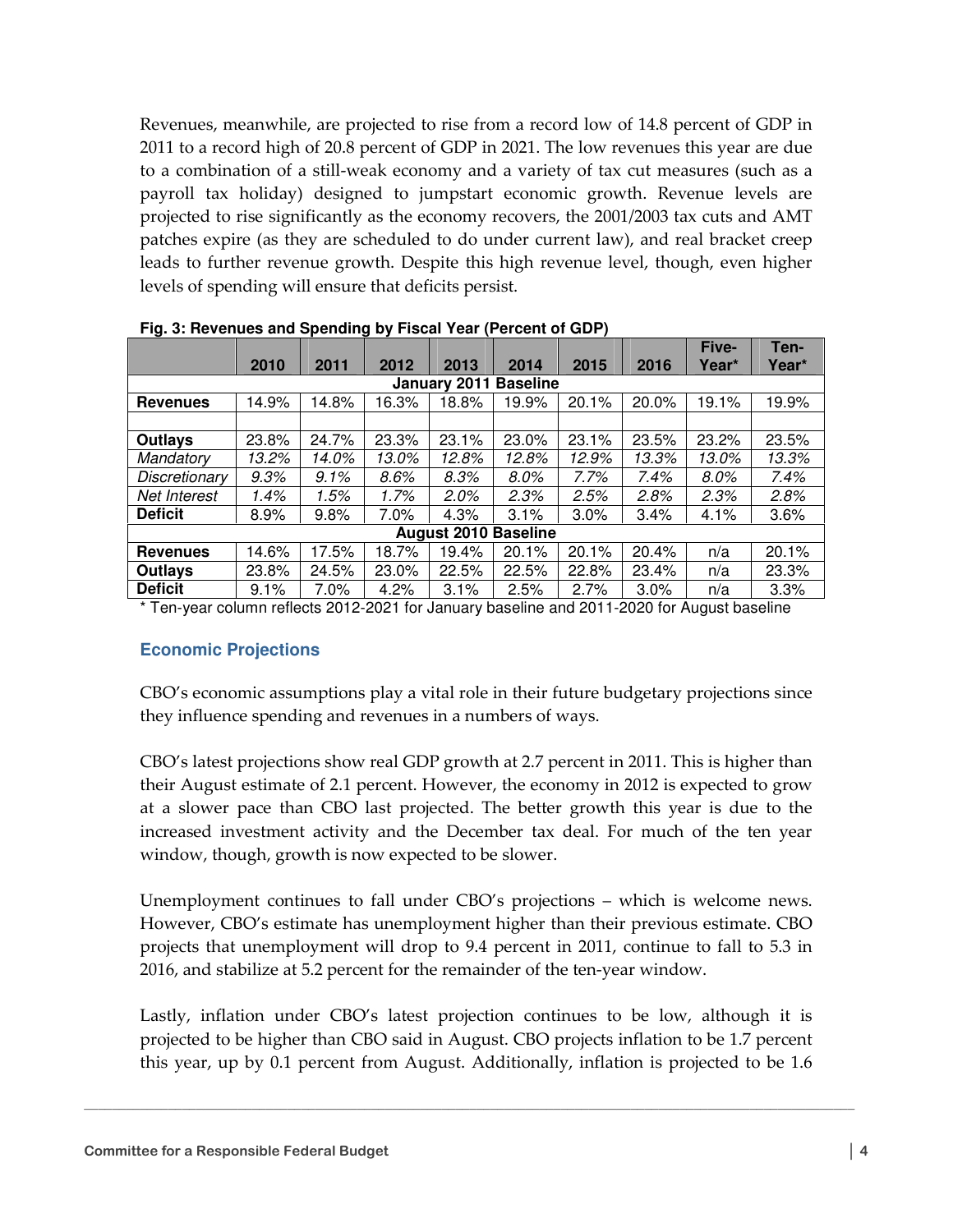percent in 2012, which is 0.6 percent higher than in August. Beyond 2015, inflation is expected to stabilize at 2.3 percent as it did in the August projections.

Overall, CBO is slightly less optimistic than it was before, less than the Office of Management and Budget (OMB) was in its Mid-Session Review, and also less optimistic than the latest Blue Chip forecast. As a result of these new economic assumptions, the deficit is \$570 billion larger, between 2011 and 2020, than it would be using CBO's August assumptions.

|                                                    | 2010                                         |      |      |      |      |      |      | Five-             | Ten-  |  |  |
|----------------------------------------------------|----------------------------------------------|------|------|------|------|------|------|-------------------|-------|--|--|
|                                                    | <b>Estimated</b>                             | 2011 | 2012 | 2013 | 2014 | 2015 | 2016 | vear <sup>+</sup> | year* |  |  |
| Inflation (Calendar year over calendar year)^      |                                              |      |      |      |      |      |      |                   |       |  |  |
| CBO January 11                                     | 1.7%                                         | 1.6% | .3%  | 1.6% | 1.8% | 2.0% | 2.2% | 1.8%              | 2.0%  |  |  |
| CBO August 10                                      | 1.6%                                         | 1.0% | 1.4% | 1.7% | 1.9% | 2.3% | 2.3% | 1.7%              | 2.0%  |  |  |
| OMB August 10                                      | 1.6%                                         | 1.3% | 1.8% | 1.9% | 2.0% | 2.0% | 2.1% | 1.8%              | 1.95% |  |  |
| Average Blue Chip <sup>#</sup>                     | 1.6%                                         | 1.7% | .9%  |      |      |      |      |                   |       |  |  |
| Real GDP Growth (Calendar year over calendar year) |                                              |      |      |      |      |      |      |                   |       |  |  |
| CBO January 11                                     | 2.8%                                         | 2.7% | 3.1% | 3.1% | 3.5% | 3.8% | 3.0% | 3.3%              | 2.9%  |  |  |
| CBO August 10                                      | 3.0%                                         | 2.1% | 3.4% | 4.7% | 4.2% | 2.7% | 2.5% | 3.4%              | 2.9%  |  |  |
| OMB August 10                                      | 3.2%                                         | 3.6% | 4.2% | 4.2% | 4.0% | 3.6% | 3.2% | 3.9%              | 3.3%  |  |  |
| Average Blue Chip <sup>#</sup>                     | 2.8%                                         | 3.1% | 3.2% |      |      |      |      |                   |       |  |  |
|                                                    | Unemployment Rate (Annual averages, percent) |      |      |      |      |      |      |                   |       |  |  |
| CBO January 11                                     | 9.6%                                         | 9.4% | 8.4% | 7.6% | 6.8% | 5.9% | 5.3% | 6.8%              | 6.0%  |  |  |
| CBO August 10                                      | 9.5%                                         | 9.0% | 8.1% | 6.6% | 5.3% | 5.0% | 5.0% | 6.8%              | 5.9%  |  |  |
| OMB August 10                                      | 9.7%                                         | 9.0% | 8.1% | 7.1% | 6.2% | 5.7% | 5.3% | 7.2%              | 6.2%  |  |  |
| Average Blue Chip <sup>#</sup>                     | 9.6%                                         | 9.4% | 8.7% |      |      |      |      |                   |       |  |  |

### **Fig. 4: Comparison of Economic Forecasts**

+ Five-year column reflects 2012-2016 for January baseline and 2011-2015 for August projections.

\* Ten-year column reflects 2012-2021 for January baseline and 2011-2020 for August projections.

^ Inflation measured from calendar year over calendar year change in Consumer Price Index, All

Urban Consumers (CPI-U).

# Reflects Blue Chip consensus estimate as of January 2011.

# **The CRFB Realistic Baseline**

Though the debt path outlined in CBO's baseline is troublesome, it is actually wildly optimistic. CBO is required to design their baseline off of current law, and as a result assumes the expiration of a number of policies which are quite likely to continue. Budget conventions also require them to assume discretionary spending continues to grow out the rate of inflation, regardless of the most likely outcome.

In particular, the CBO Baseline assumes:

• The 2001/2003 tax cuts and all of the tax cuts in the recently passed tax deal will expire at the end of 2012, despite the fact that nearly all politicians have called for the extension of at least a large portion, if not all, of them.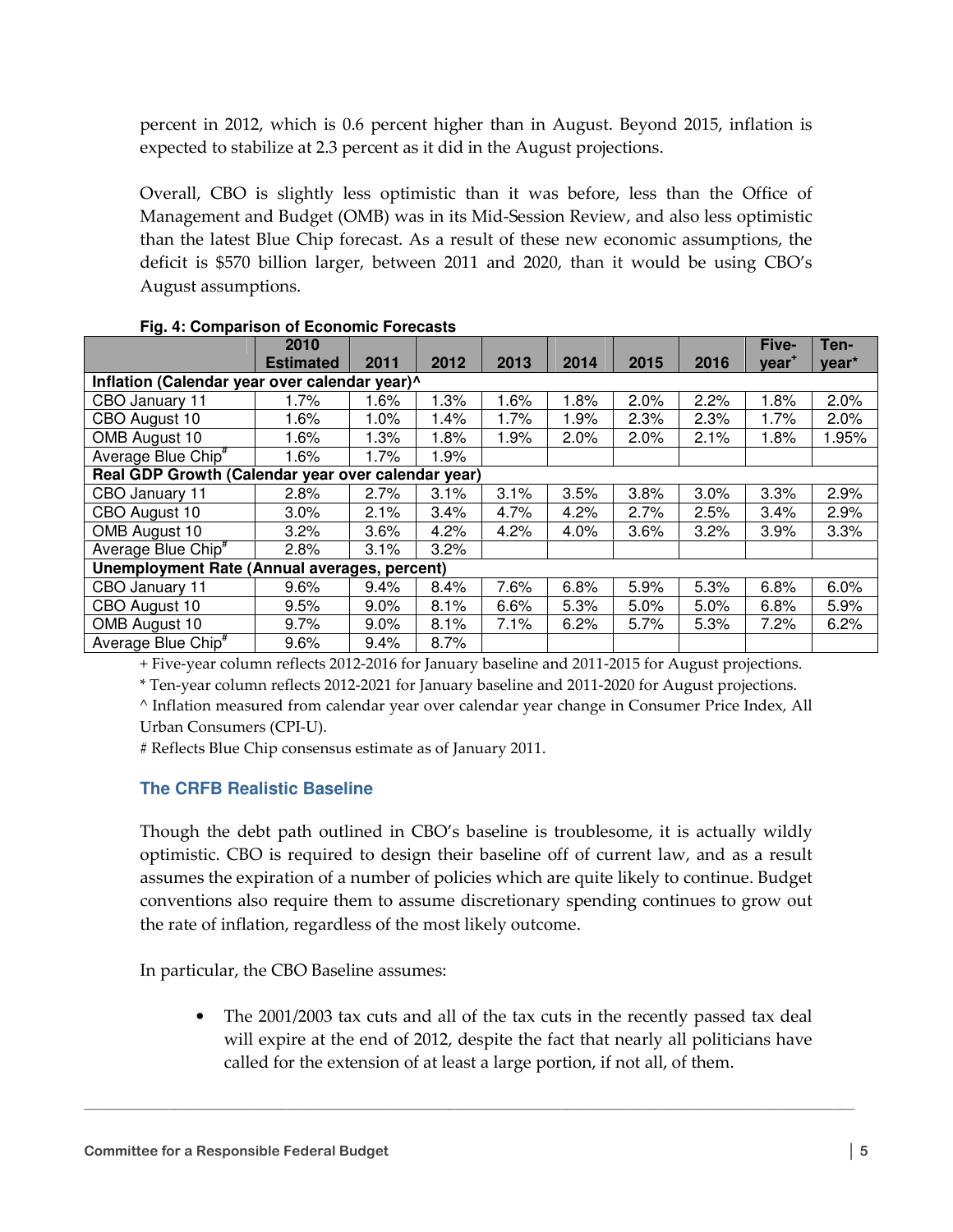- The Alterative Minimum Tax (AMT) will not be "patched" after 2012, despite the fact that Congress has always enacted such patches to prevent the tax from hitting millions of upper-middle and middle income Americans.
- Medicare payments to physicians will decline by 28 percent in January 2012 under the Sustainable Growth Rate (SGR) formula, despite the fact that Congress has delayed and averted similar (but smaller) cuts every year since 2003.
- Spending on the wars in Iraq and Afghanistan will continue at the rate of inflation, despite a strategy in place to withdraw troops from those regions.

CBO is aware of the lack of realism in their baseline, and so they include several cost estimates for selected alternative policies based on lawmakers' current practices. Using these estimates, CRFB has constructed a more realistic baseline that captures what is more likely to occur over the next ten years.

|                                                                     | 2012     | 2013     | 2014     | 2015      | 2016                                                                  | 2017      | 2018      | 2019   | 2020    | 2021    | Ten-<br>Year                                             |
|---------------------------------------------------------------------|----------|----------|----------|-----------|-----------------------------------------------------------------------|-----------|-----------|--------|---------|---------|----------------------------------------------------------|
| <b>Current Law Deficits</b>                                         | \$1,100  | \$704    | \$533    | \$551     | \$659                                                                 | \$617     | \$610     | \$696  | \$739   | \$763   | \$6,971                                                  |
| <b>Extend Expiring Tax</b><br>Cuts                                  | \$2      | \$118    | \$245    | \$276     | \$287                                                                 | \$297     | \$306     | \$314  | \$323   | \$333   | \$2,501                                                  |
| Continue to Patch AMT                                               | \$9      | \$94     | \$46     | \$51      | \$56                                                                  | \$63      | \$70      | \$80   | \$90    | \$102   | \$661                                                    |
| Interaction                                                         | \$1      | \$11     | \$53     | \$59      | \$67                                                                  | \$75      | \$84      | \$93   | \$102   | \$111   | \$656                                                    |
| Continue "Doc Fixes"                                                | \$12     | \$19     | \$19     | \$21      | \$24                                                                  | \$25      | \$28      | \$31   | \$34    | \$36    | \$249                                                    |
| Reduce Troops in Iraq<br>and Afghanistan                            | $-$ \$21 | $-$ \$54 | $-$ \$87 | $-$ \$113 | $-$129$                                                               | $-$ \$137 | $-$ \$142 | -\$147 | $-$150$ | $-$153$ | $-$1,133$                                                |
| <b>INet Interest</b>                                                | $\star$  | \$4      | \$12     | \$25      | \$42                                                                  | \$60      | \$81      | \$103  | \$129   | \$155   | \$611                                                    |
| <b>CRFB Realistic</b><br><b>Baseline Deficits</b>                   | \$1,103  | \$896    | \$821    | \$870     |                                                                       |           |           |        |         |         | \$1,006 \$1,000 \$1,037 \$1,170 \$1,267 \$1,347 \$10,516 |
|                                                                     |          |          |          |           |                                                                       |           |           |        |         |         |                                                          |
| <b>CRFB Realistic</b><br>Baseline Deficits as %<br>of GDP           | 7.0%     | 5.5%     | 4.8%     | 4.8%      | 5.3%                                                                  | 5.0%      | $5.0\%$   | 5.4%   | 5.6%    | 5.7%    | 5.4%                                                     |
| <b>CRFB Realistic</b><br><b>Baseline Debt as % of</b><br><b>GDP</b> | 73.9%    |          |          |           | 76.7%   78.1%   79.3%   81.0%   82.8%   84.7%   86.9%   89.2%   91.5% |           |           |        |         |         | N/A                                                      |

**Fig. 5: Deficits under Current Law and CRFB Realistic Baseline Projections (Billions)** 

Under our baseline, we assume all provisions from the 2001/2003 tax cuts extended last year will be continued permanently (note that deficits would be smaller if the upperincome tax cuts were allowed to expire after 2012), AMT patches will continue, and Medicare physician payment rates will be frozen rather than allowed to fall 28 percent next January. We also assume that the number of troops stationed in Iraq, Afghanistan, and elsewhere will drop from 215,000 in 2010 to 45,000 by 2015. Given the broadening support for discretionary spending controls, we do take CBO's base discretionary estimates as is – with spending growing at the rate of inflation. However, if discretionary spending were to instead grow with GDP, it would add an additional \$2.1